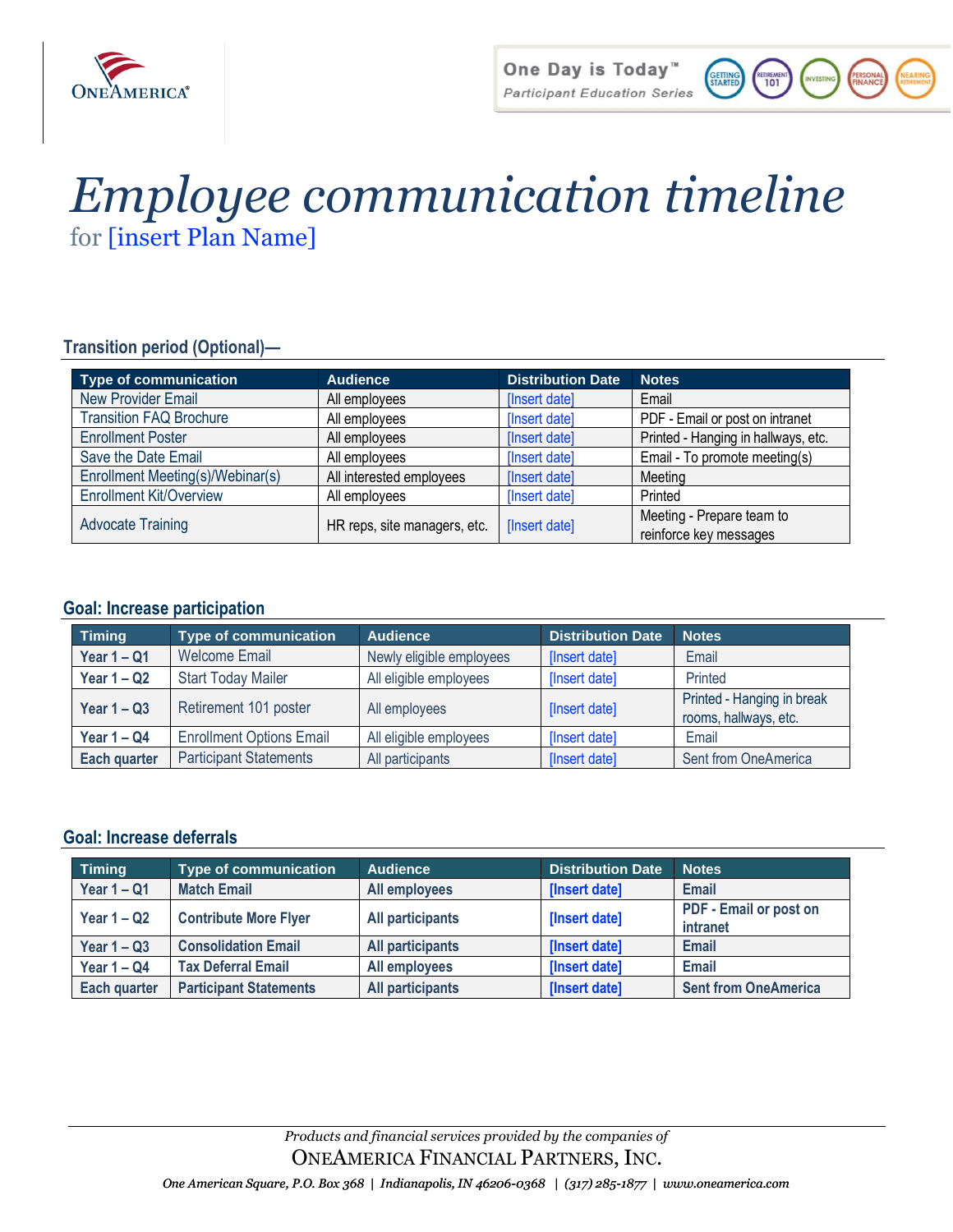



## **Goal: General awareness**

| <b>Timing</b> | <b>Type of communication</b>      | <b>Audience</b>  | <b>Distribution Date</b> | <b>Notes</b>               |
|---------------|-----------------------------------|------------------|--------------------------|----------------------------|
| Year $1 - Q1$ | Avoiding Roadblocks Email         | All employees    | [Insert date]            | Email                      |
|               | Save the Date Email               | All employees    | [Insert date]            | Email - To promote meeting |
| Year $1 - Q2$ | <b>Retirement Basics Seminar</b>  | All employees    | [Insert date]            | Meeting                    |
| Year $1 - Q3$ | Web Tools Email                   | All employees    | [Insert date]            | Email                      |
| Year $1 - QA$ | <b>Retirement Basics Brochure</b> | All employees    | [Insert date]            | Printed                    |
| Each quarter  | <b>Participant Statements</b>     | All participants | [Insert date]            | Sent from OneAmerica       |

#### **Goal: Investing education**

| <b>Timing</b> | <b>Type of communication</b>                       | <b>Audience</b>  | <b>Distribution Date</b> | <b>Notes</b>                       |
|---------------|----------------------------------------------------|------------------|--------------------------|------------------------------------|
| Year $1 - Q1$ | <b>Asset Allocation Builder</b><br><b>Brochure</b> | All employees    | [Insert date]            | Printed                            |
| Year $1 - Q2$ | Save the Date Email                                | All employees    | [Insert date]            | Email - To promote meeting         |
|               | <b>Investing Basics Seminar</b>                    | All employees    | [Insert date]            | Meeting                            |
| Year $1 - Q3$ | Interest Rates and Inflation<br>Email              | All employees    | [Insert date]            | Email                              |
| Year $1 - QA$ | <b>Online Asset Allocation Tool</b><br>Email       | All employees    | [Insert date]            | Email                              |
| Year $2 - Q1$ | <b>Investing Basics Brochure</b>                   | All employees    | [Insert date]            | Printed                            |
| Year $2 - Q2$ | Market Volatility Brochure                         | All employees    | [Insert date]            | PDF - Email or post on<br>intranet |
| Each quarter  | <b>Participant Statements</b>                      | All participants | [Insert date]            | Sent from OneAmerica               |

## **Goal: Personal finance education**

| <b>Timing</b> | <b>Type of communication</b> | <b>Audience</b>            | <b>Distribution Date</b> | <b>Notes</b>               |
|---------------|------------------------------|----------------------------|--------------------------|----------------------------|
| Year $1 - Q1$ | Setting Goals Brochure       | All employees              | [Insert date]            | Printed                    |
|               | Save the Date Email          | All employees              | [Insert date]            | Email - To promote meeting |
| Year $1 - Q2$ | Managing Debt Seminar        | All employees              | [Insert date]            | Meeting                    |
|               | Household Budget Worksheet   | Employees who attend       | [Insert date]            | PDF - Email or post on     |
|               |                              | seminar                    |                          | intranet afterward         |
| Year $1 - Q3$ | College Savings Email        | Applicable employees       | [Insert date]            | Email                      |
| Year $1 - Q4$ | Saver's Tax Credit Flyer     | Employees that may qualify | [Insert date]            | PDF - Email or post on     |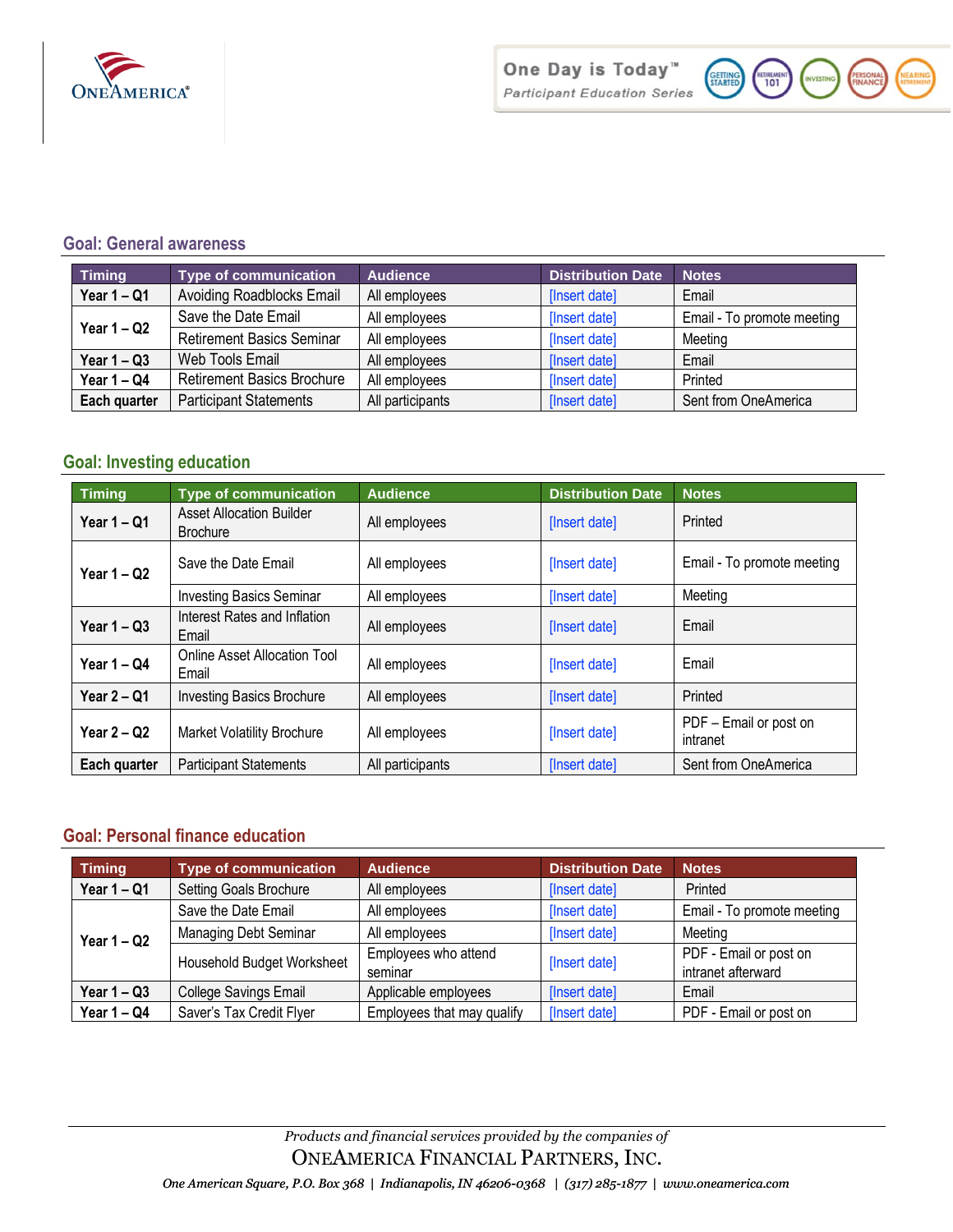



|               |                               |                   |                      | intranet             |
|---------------|-------------------------------|-------------------|----------------------|----------------------|
| Year $2 - Q1$ | Estate Planning Email         | Employees over 50 | <b>Ilnsert datel</b> | Email                |
| Year $2 - Q2$ | Managing Debt Email           | All employees     | <b>Insert datel</b>  | Email                |
| Each guarter  | <b>Participant Statements</b> | All participants  | <b>Insert datel</b>  | Sent from OneAmerica |

# **Goal: Nearing retirement education**

| <b>Timing</b> | <b>Type of communication</b>                  | <b>Audience</b>           | <b>Distribution Date</b> | <b>Notes</b>                       |
|---------------|-----------------------------------------------|---------------------------|--------------------------|------------------------------------|
| Year $1 - Q1$ | Catch-Up Contributions Flyer                  | Employees age 55 and over | [Insert date]            | PDF - Email or post on<br>intranet |
| Year $1 - Q2$ | Save the Date Email                           | All employees             | [Insert date]            | Email - To promote meeting         |
|               | Nearing Retirement Seminar                    | All interested employees  | [Insert date]            | Meeting                            |
| Year $1 - Q3$ | <b>Investing During Retirement</b><br>Email   | Employees over 55         | [Insert date]            | Email                              |
| Year $1 - QA$ | <b>Retirement Budget Worksheet</b>            | Employees over 55         | [Insert date]            | PDF - Email or post on<br>intranet |
| Year $2 - Q1$ | <b>Distribution Options Flyer</b>             | Employees over 55         | [Insert date]            | Printed                            |
| Year $2 - Q2$ | <b>Making Retirement Assets</b><br>Last Email | Employees over 55         | [Insert date]            | Email                              |
| Each quarter  | <b>Participant Statements</b>                 | All participants          | [Insert date]            | Sent from OneAmerica               |